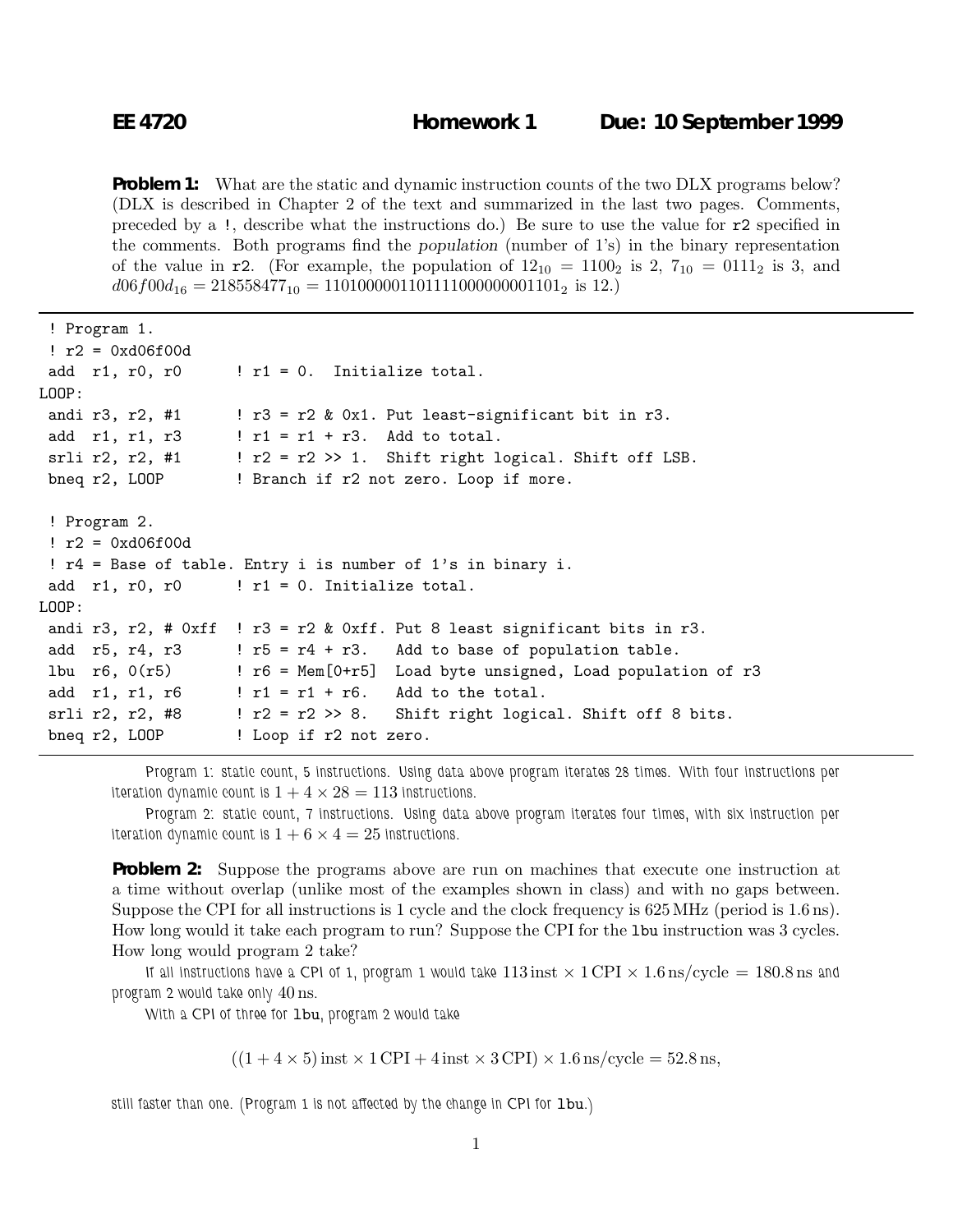**Problem 3:** What changes would have to be made to program 2 if the 1bu instruction (load byte unsigned) were changed to lhu (load half unsigned)?

*The* lbu *instruction loads one byte, the* lhu *instruction loads two bytes. Assume the change was made because the*  $t$ able contains two-byte, rather than one-byte, entries. Then to find the  $i$ th index one would look at address  $\mathtt{r4} + 2 \times i$ rather than  $r4 + i$ . In the program i is the contents of  $r3$ , so we would have to multiply that by 2. The modified *program appears below.*

```
! Modified Program 2.
! r2 = 0x d06f00d! r4 = Base of table. Entry i is number of 1's in binary i.
add r1, r0, r0 \cdot ! r1 = 0. Initialize total.
LOOP:
andi r3, r2, # 0xff ! r3 = r2 & 0xff. Put 8 least significant bits in r3.
add r3, r3, r3 <br> ! Multiply r3 by 2. (Using an add for speed.)
add r5, r4, r3 ! r5 = r4 + r3. Add to base of population table.
lhu r6, 0(r5) ! r6 = Mem[0+r5] Load byte unsigned, Load population of r3
add r1, r1, r6 ! r1 = r1 + r6. Add to the total.
srli r2, r2, #8 ! r2 = r2 >> 8. Shift right logical. Shift off 8 bits.
bneq r2, LOOP ! Loop if r2 not zero.
```
**Problem 4:** The Easy ISA as described in class has only five instructions with no *straightforward* way of adding new ones. A non-straightforward way of adding instructions is to take advantage of the fact that the coding does not use all possible combination of bits. In particular, it is possible to specify an immediate as the destination of an arithmetic instruction even though the ISA has no corresponding instruction. For example, consider:

| add | 'mm. |    | Reg.  | m 1    | 'mm.  |       |     |
|-----|------|----|-------|--------|-------|-------|-----|
| 000 | UT.  |    |       | $00\,$ |       | UŦ    | Jxc |
| 2 3 |      | 45 | 24 25 | 26 27  | 33 34 | 35 36 | 55  |

This could be interpreted as instruction add 3, r1, 12, however there is no such instruction in the Easy ISA. (If there was, what would it do?)

Explain how this "hole" can be used to code additional instructions. Use this coding to add and, or, sll (shift left logical), and srl (shift right logical) instructions. The new instructions should use the same addressing modes as the existing arithmetic instructions.

*If the addressing mode for the destination is immediate, interpret the immediate value as an extended opcode and interpret the next three operand fields as destination, source 1, and source 2. Codings for the logical instructions:* and*, 0;* or*, 1;* sll*, 2; and* slr*, 3.*